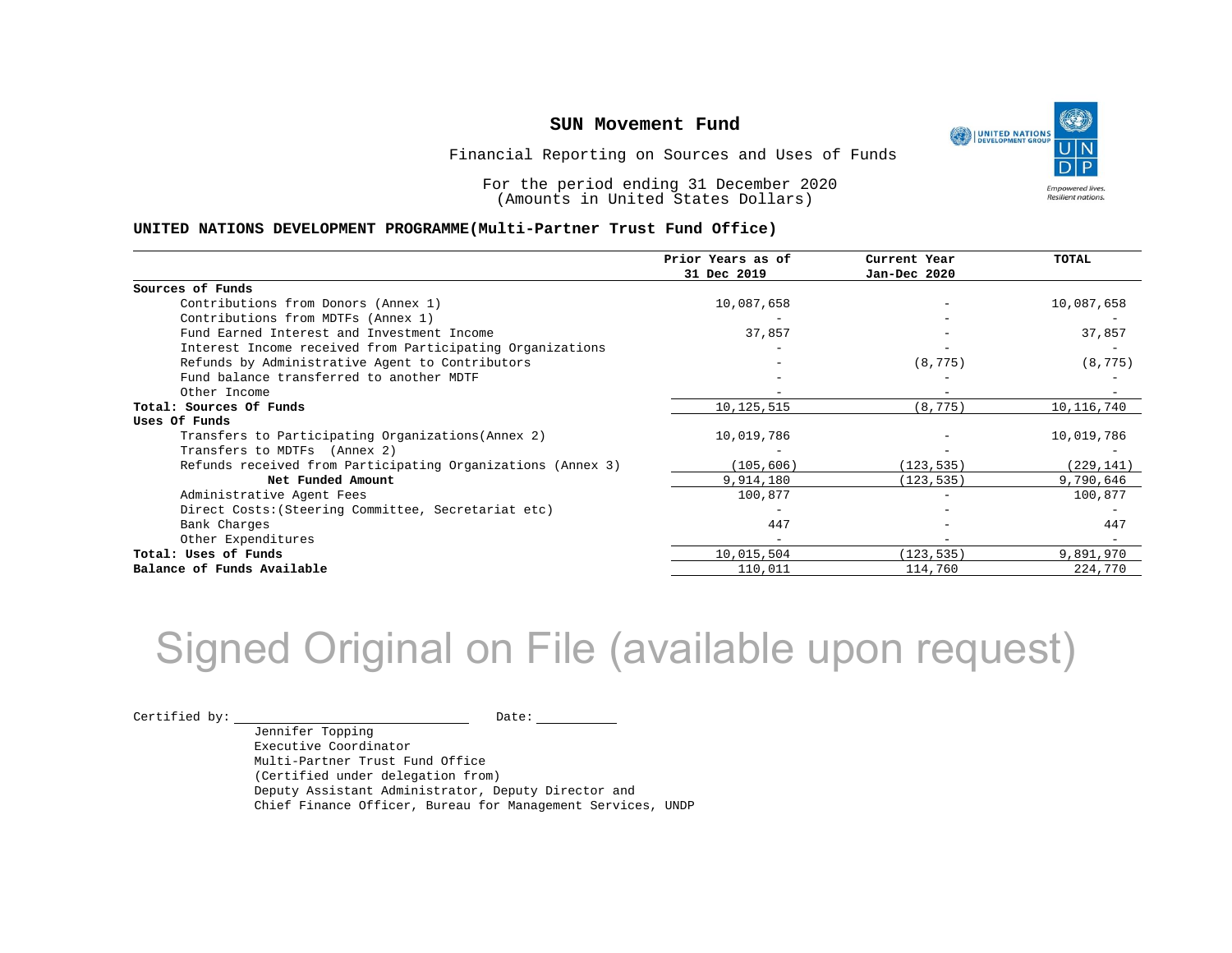

Financial Reporting on Sources and Uses of Funds

For the period ending 31 December 2020 (Amounts in United States Dollars)

#### **UNITED NATIONS DEVELOPMENT PROGRAMME(Multi-Partner Trust Fund Office)**

**Annex - 1: Contributions**

| Prior Years as of | Current Year             | TOTAL      |
|-------------------|--------------------------|------------|
| 31 Dec 2019       | Jan-Dec 2020             |            |
|                   |                          |            |
| 5,860,091         | $\qquad \qquad -$        | 5,860,091  |
| 429,485           | $\overline{\phantom{m}}$ | 429,485    |
| 3,798,083         | $\overline{\phantom{0}}$ | 3,798,083  |
| 10,087,658        | $-$                      | 10,087,658 |
|                   |                          |            |

## Signed Original on File (available upon request)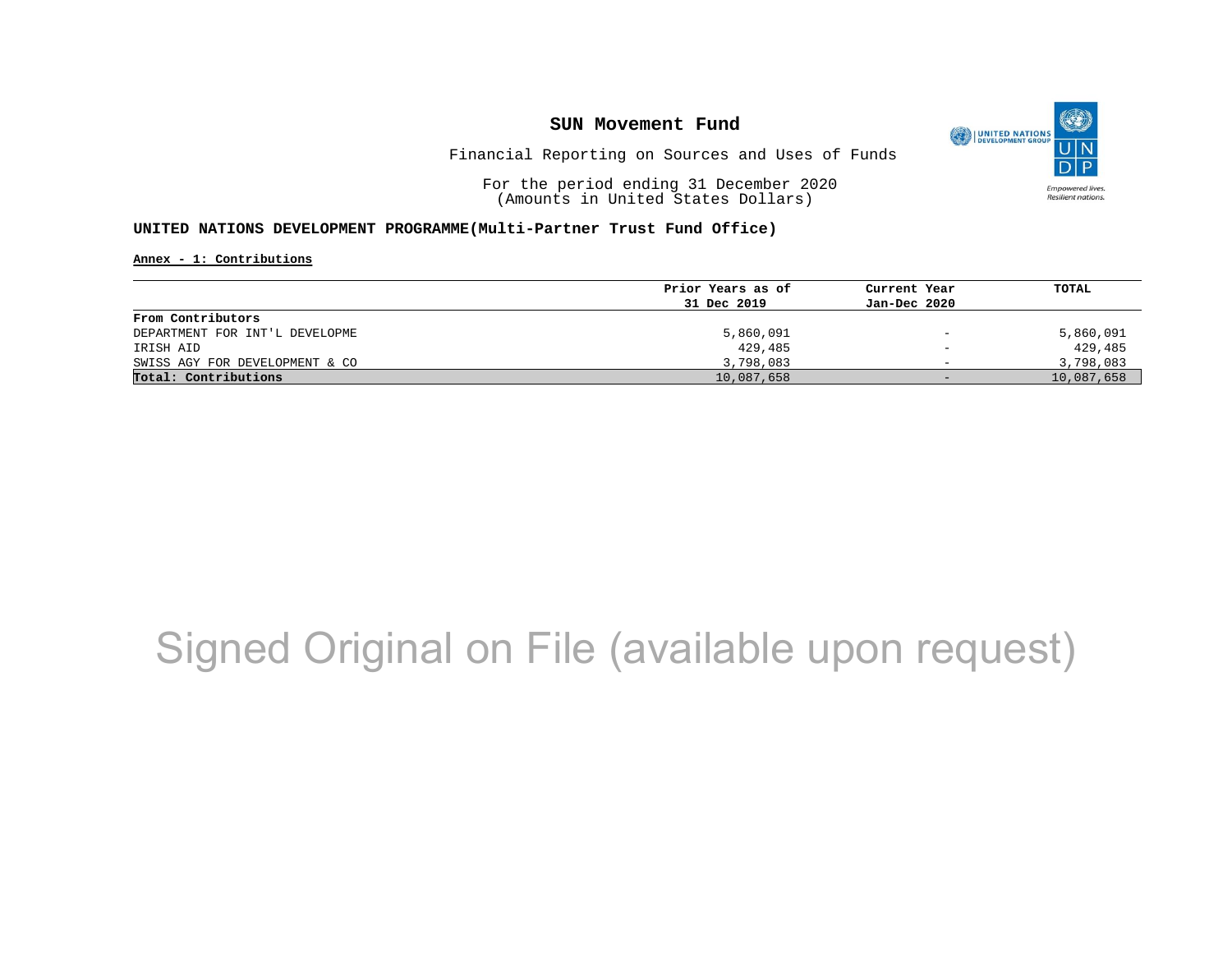

Financial Reporting on Sources and Uses of Funds

For the period ending 31 December 2020 (Amounts in United States Dollars)

#### **UNITED NATIONS DEVELOPMENT PROGRAMME(Multi-Partner Trust Fund Office)**

**Annex - 2: Transfers**

|                                | Prior Years as of | Current Year             | TOTAL      |
|--------------------------------|-------------------|--------------------------|------------|
|                                | 31 Dec 2019       | Jan-Dec 2020             |            |
| To Participating Organizations |                   |                          |            |
| UNICEF                         | 1,656,543         | $\overline{\phantom{0}}$ | 1,656,543  |
| UNOPS                          | 2,585,871         | $\overline{\phantom{0}}$ | 2,585,871  |
| WFP                            | 4,728,772         | $\overline{\phantom{m}}$ | 4,728,772  |
| <b>WHO</b>                     | 1,048,600         | $\qquad \qquad -$        | 1,048,600  |
|                                |                   |                          |            |
| Total Transfers                | 10,019,786        | $-$                      | 10,019,786 |

## Signed Original on File (available upon request)